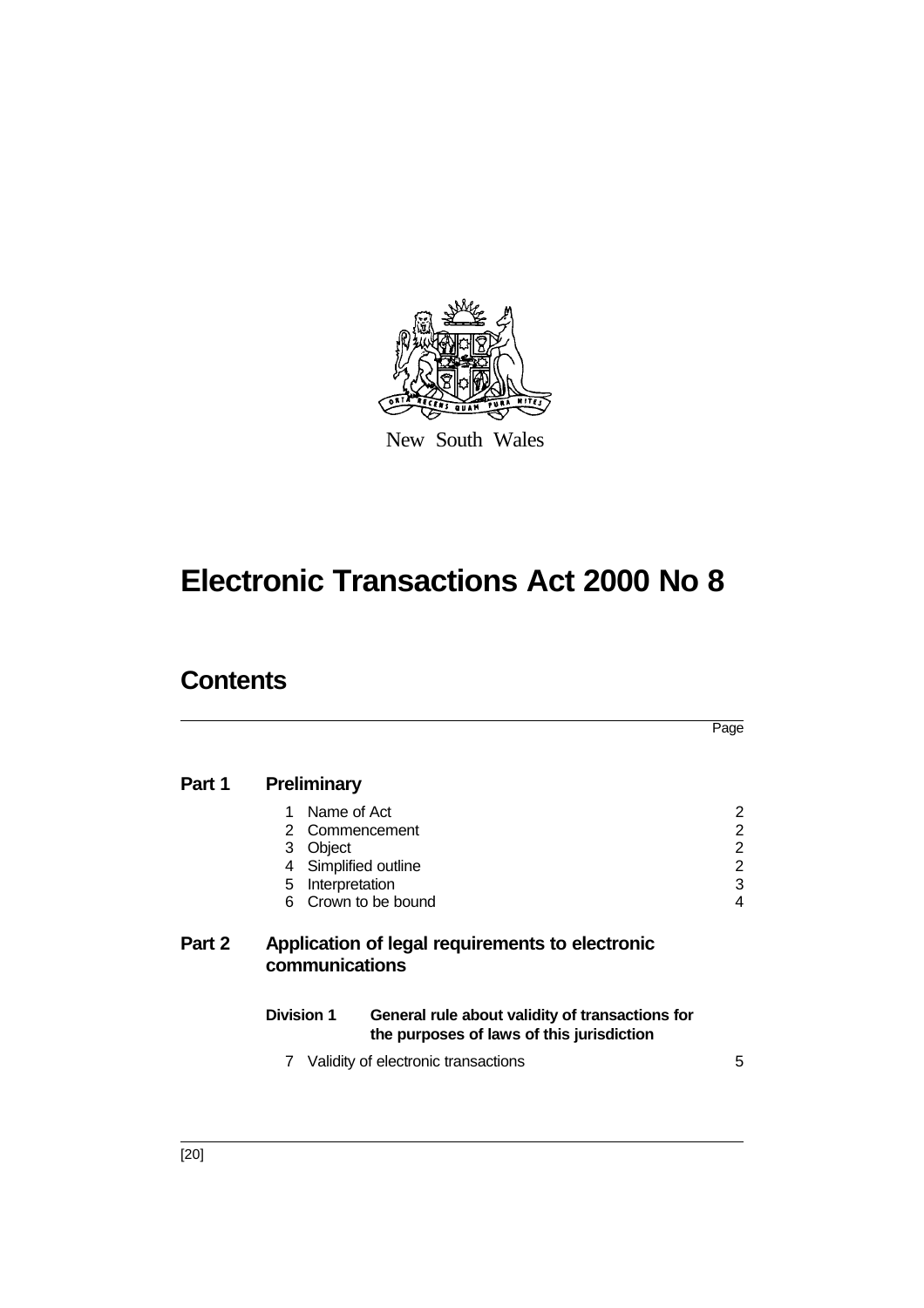#### Electronic Transactions Bill 2000

#### **Contents**

|        |                                                                                                                                | Page                     |
|--------|--------------------------------------------------------------------------------------------------------------------------------|--------------------------|
|        | <b>Division 2</b><br>Requirements under laws of this jurisdiction                                                              |                          |
|        | Writing<br>8<br>Signatures<br>9<br>Production of document<br>10                                                                | 5<br>$\overline{7}$<br>7 |
| 11     | Retention of information and documents<br>12 Exemptions from this Division                                                     | 9<br>11                  |
|        | Division 3<br>Other provisions relating to laws of this<br>jurisdiction                                                        |                          |
|        | Time and place of dispatch and receipt of electronic<br>13<br>communications<br>Attribution of electronic communications<br>14 | 11<br>13                 |
| Part 3 | <b>Miscellaneous</b>                                                                                                           |                          |
| 15     | Regulations                                                                                                                    | 14                       |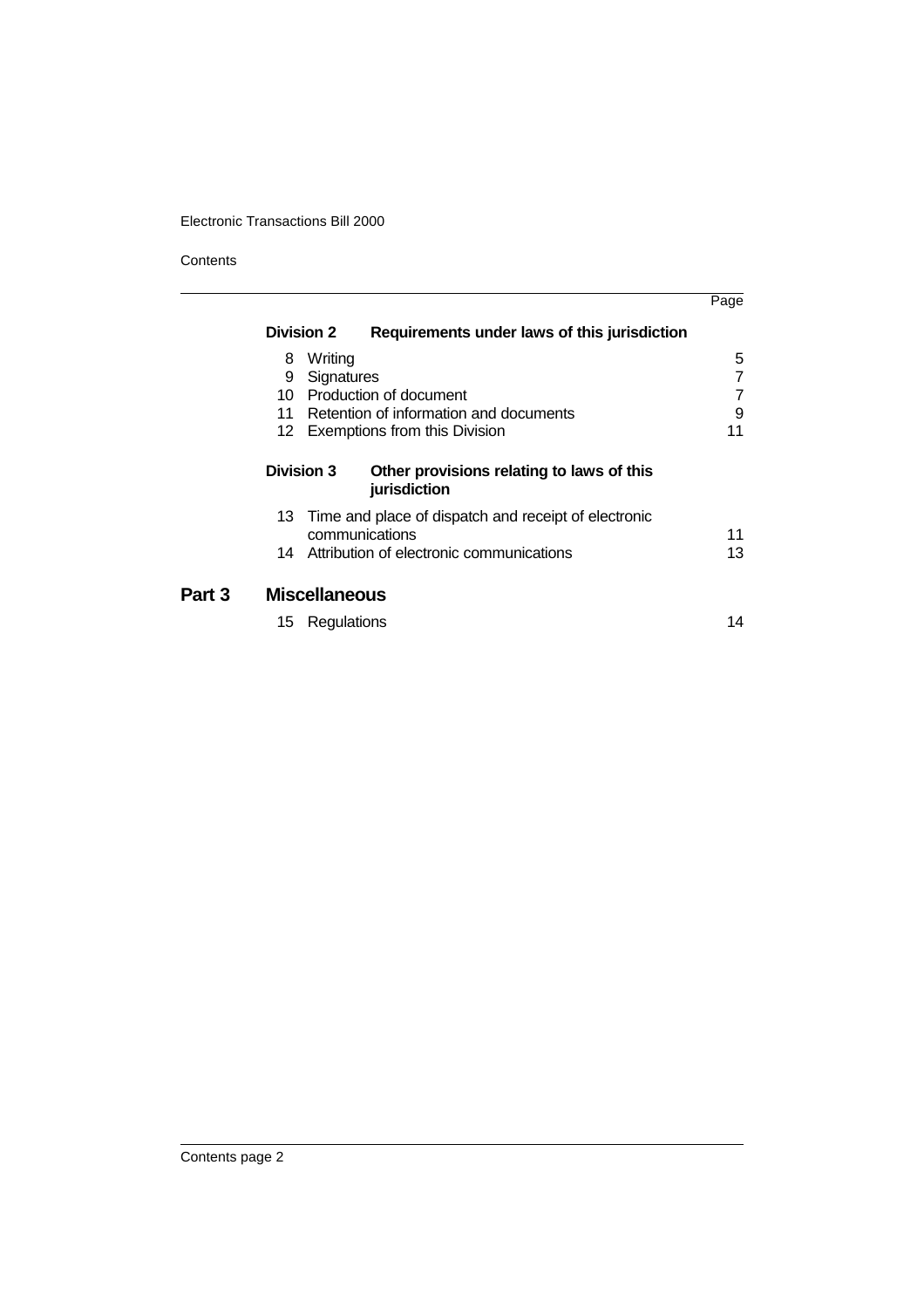

New South Wales

# **Electronic Transactions Act 2000 No 8**

Act No 8, 2000

An Act to facilitate electronic transactions; and for other purposes. [Assented to 3 May 2000]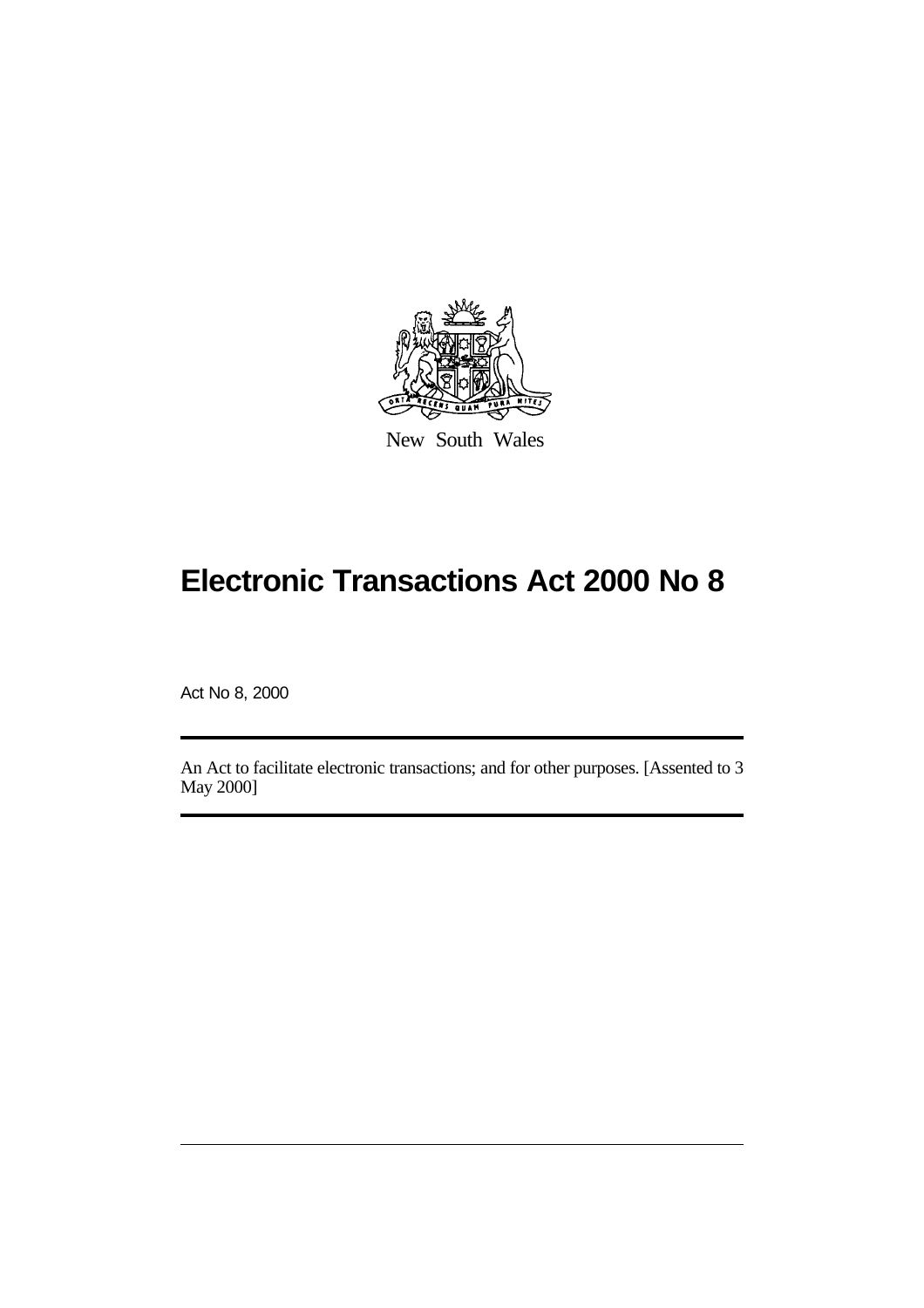| Section 1 | Electronic Transactions Act 2000 No 8 |
|-----------|---------------------------------------|
|           |                                       |

Part 1 Preliminary

## **The Legislature of New South Wales enacts:**

## **Part 1 Preliminary**

**1 Name of Act**

This Act is the *Electronic Transactions Act 2000*.

## **2 Commencement**

This Act commences on a day or days to be fixed by proclamation.

## **3 Object**

The object of this Act is to provide a regulatory framework that:

- (a) recognises the importance of the information economy to the future economic and social prosperity of Australia, and
- (b) facilitates the use of electronic transactions, and
- (c) promotes business and community confidence in the use of electronic transactions, and
- (d) enables business and the community to use electronic communications in their dealings with government.

## **4 Simplified outline**

The following is a simplified outline of this Act:

- (a) For the purposes of a law of this jurisdiction, a transaction is not invalid because it took place by means of one or more electronic communications.
- (b) The following requirements imposed under a law of this jurisdiction can generally be met in electronic form:
	- (i) a requirement to give information in writing,
	- (ii) a requirement to provide a signature,
	- (iii) a requirement to produce a document,
	- (iv) a requirement to record information,
	- (v) a requirement to retain a document.
- (c) For the purposes of a law of this jurisdiction, provision is made for determining the time and place of the dispatch and receipt of an electronic communication.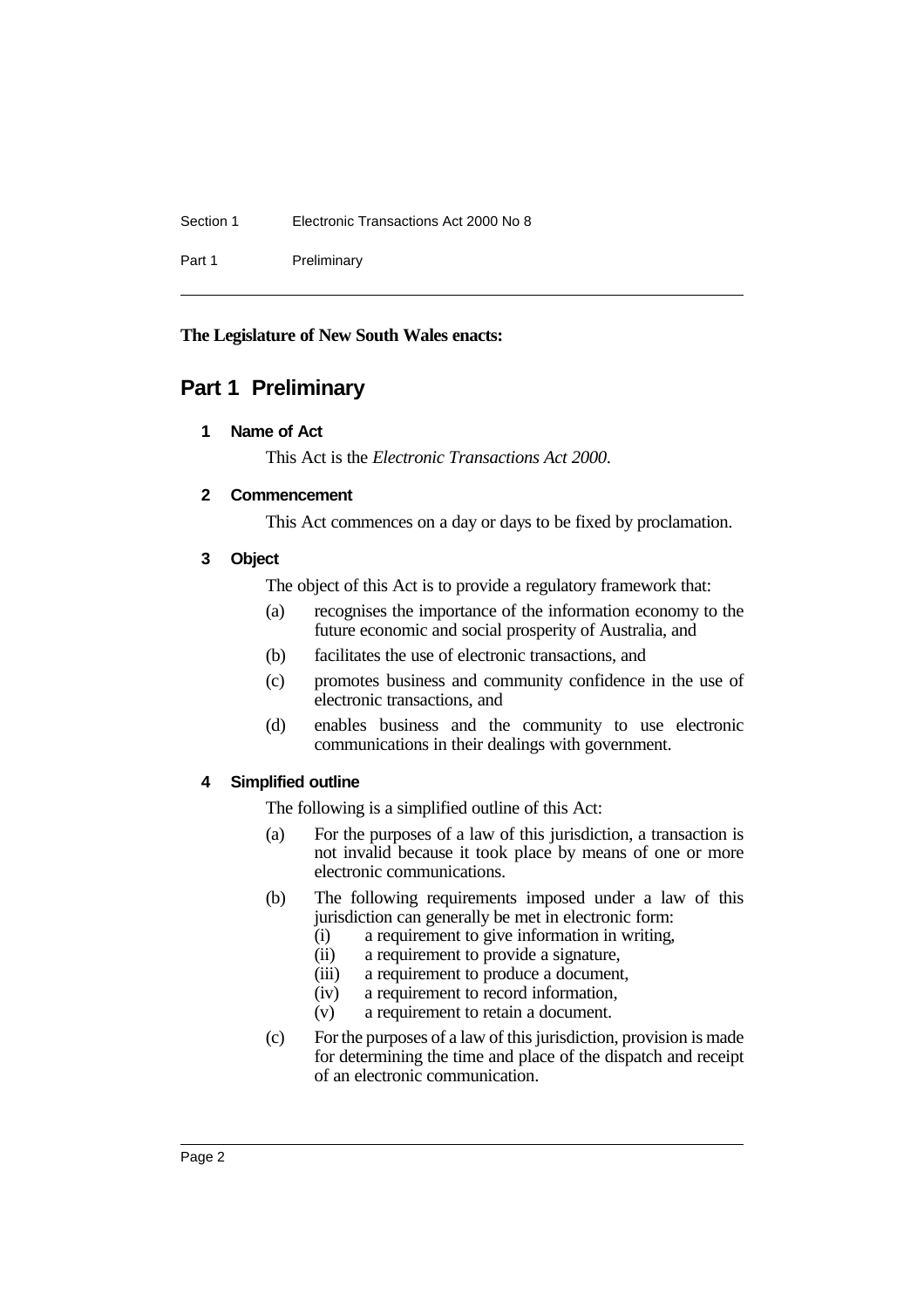| Electronic Transactions Act 2000 No 8 | Section 4 |
|---------------------------------------|-----------|
| Preliminary                           | Part 1    |

(d) The purported originator of an electronic communication is bound by it for the purposes of a law of this jurisdiction only if the communication was sent by the purported originator or with the authority of the purported originator.

#### **5 Interpretation**

(1) In this Act:

*consent* includes consent that can reasonably be inferred from the conduct of the person concerned, but does not include consent given subject to conditions unless the conditions are complied with.

*data* includes the whole or part of a computer program within the meaning of the *Copyright Act 1968* of the Commonwealth.

*data storage device* means any article or material (for example, a disk) from which information is capable of being reproduced, with or without the aid of any other article or device.

#### *electronic communication* means:

- (a) a communication of information in the form of data, text or images by means of guided or unguided electromagnetic energy, or both, or
- (b) a communication of information in the form of sound by means of guided or unguided electromagnetic energy, or both, where the sound is processed at its destination by an automated voice recognition system.

*information* means information in the form of data, text, images or sound.

*information system* means a system for generating, sending, receiving, storing or otherwise processing electronic communications.

*information technology requirements* includes software requirements.

*law of this jurisdiction* means any law in force in this jurisdiction, whether written or unwritten, but does not include a law of the Commonwealth.

*non-profit body* means a body that is not carried on for the purposes of profit or gain to its individual members and is, by the terms of the body's constitution, prohibited from making any distribution, whether in money, property or otherwise, to its members.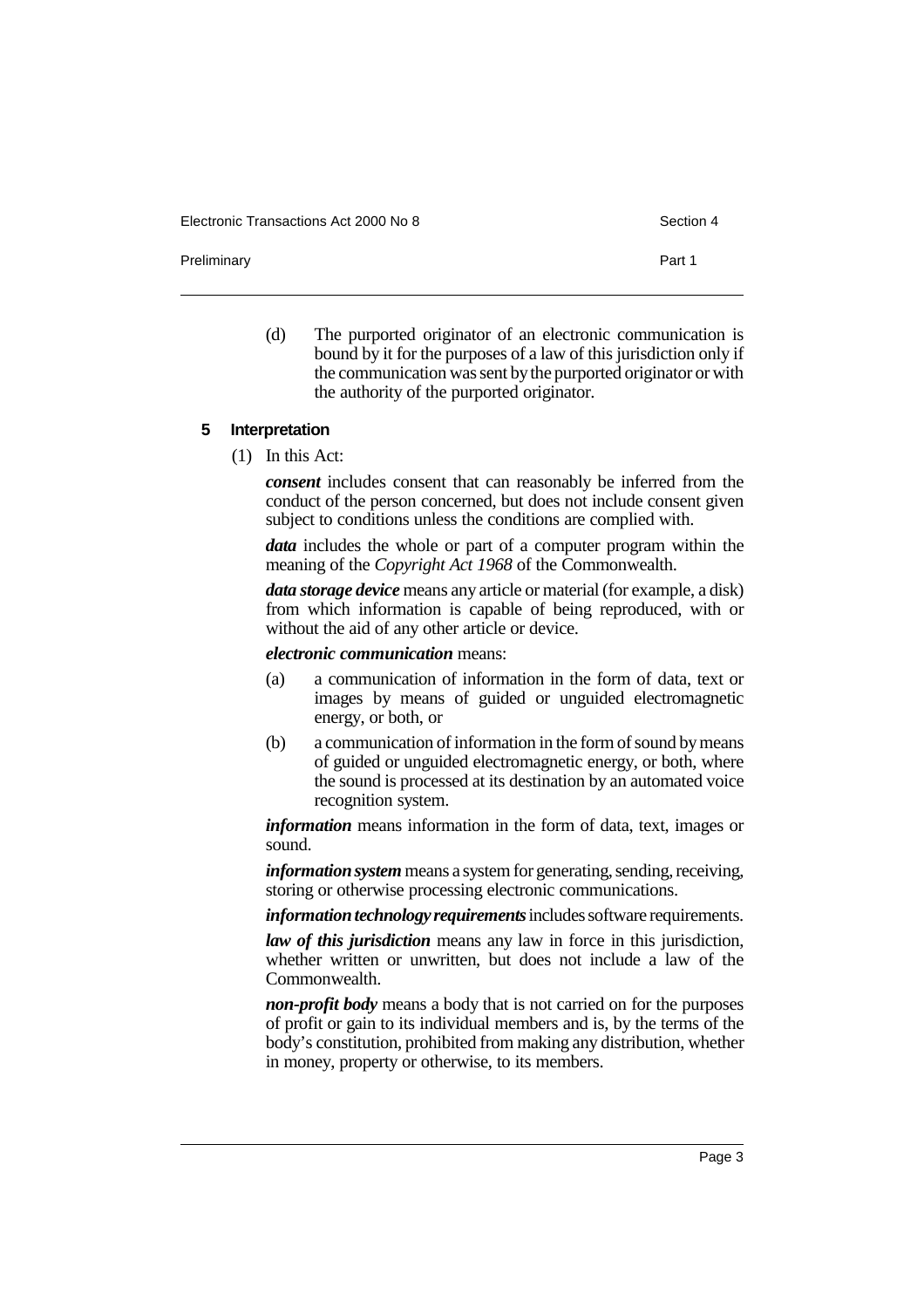| Section 5 | Electronic Transactions Act 2000 No 8 |
|-----------|---------------------------------------|
| Part 1    | Preliminary                           |

*place of business*, in relation to a government, an authority of a government or a non-profit body, means a place where any operations or activities are carried out by that government, authority or body.

*this jurisdiction* means New South Wales.

*transaction* includes any transaction in the nature of a contract, agreement or other arrangement, and also includes any transaction of a non-commercial nature.

(2) Notes in the text of this Act do not form part of this Act.

#### **6 Crown to be bound**

This Act binds the Crown in right of New South Wales and, in so far as the legislative power of Parliament permits, the Crown in all its other capacities.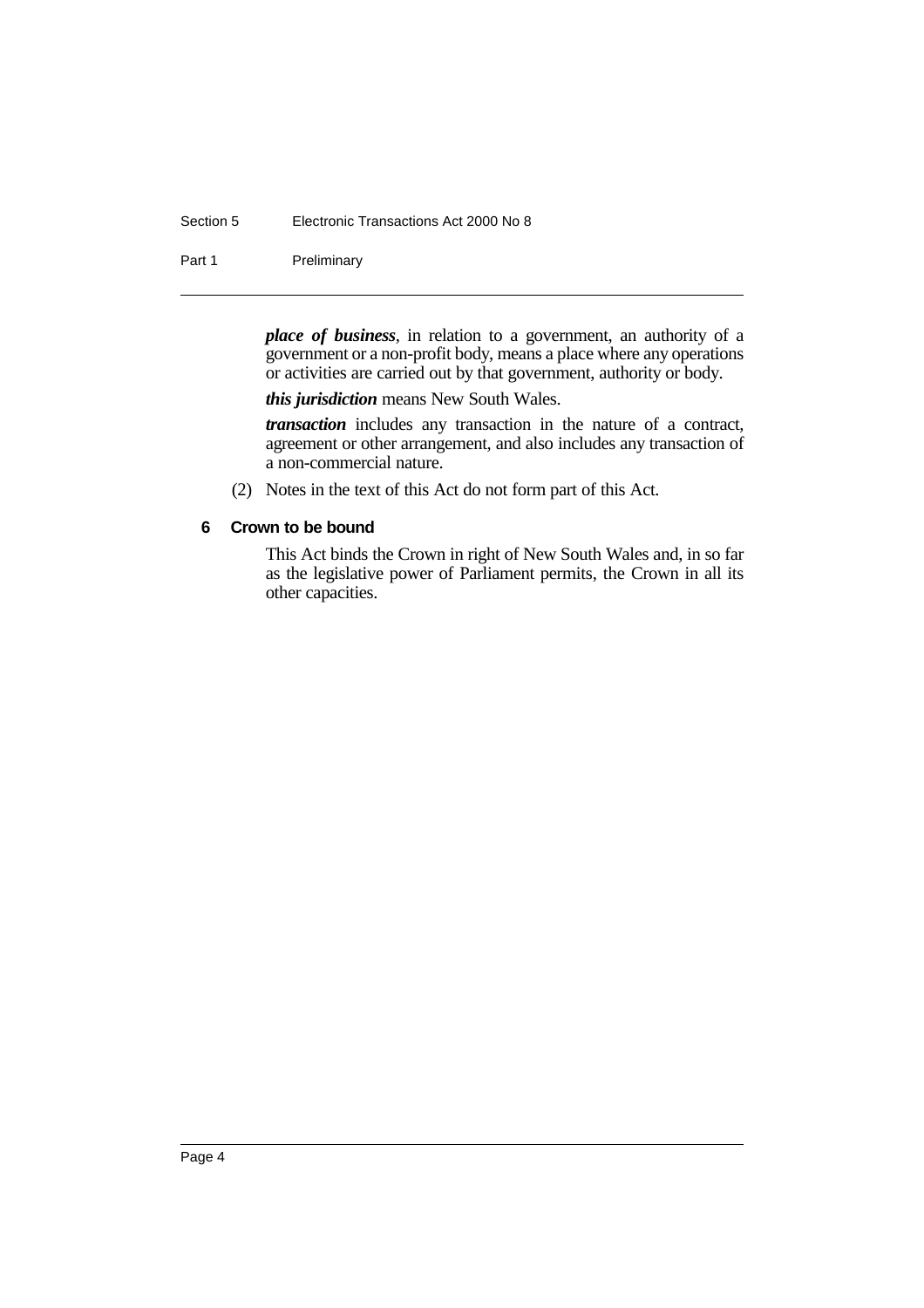| Electronic Transactions Act 2000 No 8                                                                                                                          | Section 7            |
|----------------------------------------------------------------------------------------------------------------------------------------------------------------|----------------------|
| Application of legal requirements to electronic communications<br>General rule about validity of transactions for the purposes of laws of<br>this jurisdiction | Part 2<br>Division 1 |

## **Part 2 Application of legal requirements to electronic communications**

## **Division 1 General rule about validity of transactions for the purposes of laws of this jurisdiction**

## **7 Validity of electronic transactions**

- (1) For the purposes of a law of this jurisdiction, a transaction is not invalid because it took place wholly or partly by means of one or more electronic communications.
- (2) The general rule in subsection (1) does not apply in relation to the validity of a transaction to the extent to which another, more specific, provision of this Part deals with the validity of the transaction.
- (3) The regulations may provide that subsection (1) does not apply to a specified transaction or specified class of transactions.
- (4) The regulations may provide that subsection (1) does not apply to a specified law of this jurisdiction.

## **Division 2 Requirements under laws of this jurisdiction**

## **8 Writing**

- (1) If, under a law of this jurisdiction, a person is required to give information in writing, that requirement is taken to have been met if the person gives the information by means of an electronic communication, where:
	- (a) at the time the information was given, it was reasonable to expect that the information would be readily accessible so as to be useable for subsequent reference, and
	- (b) the person to whom the information is required to be given consents to the information being given by means of an electronic communication.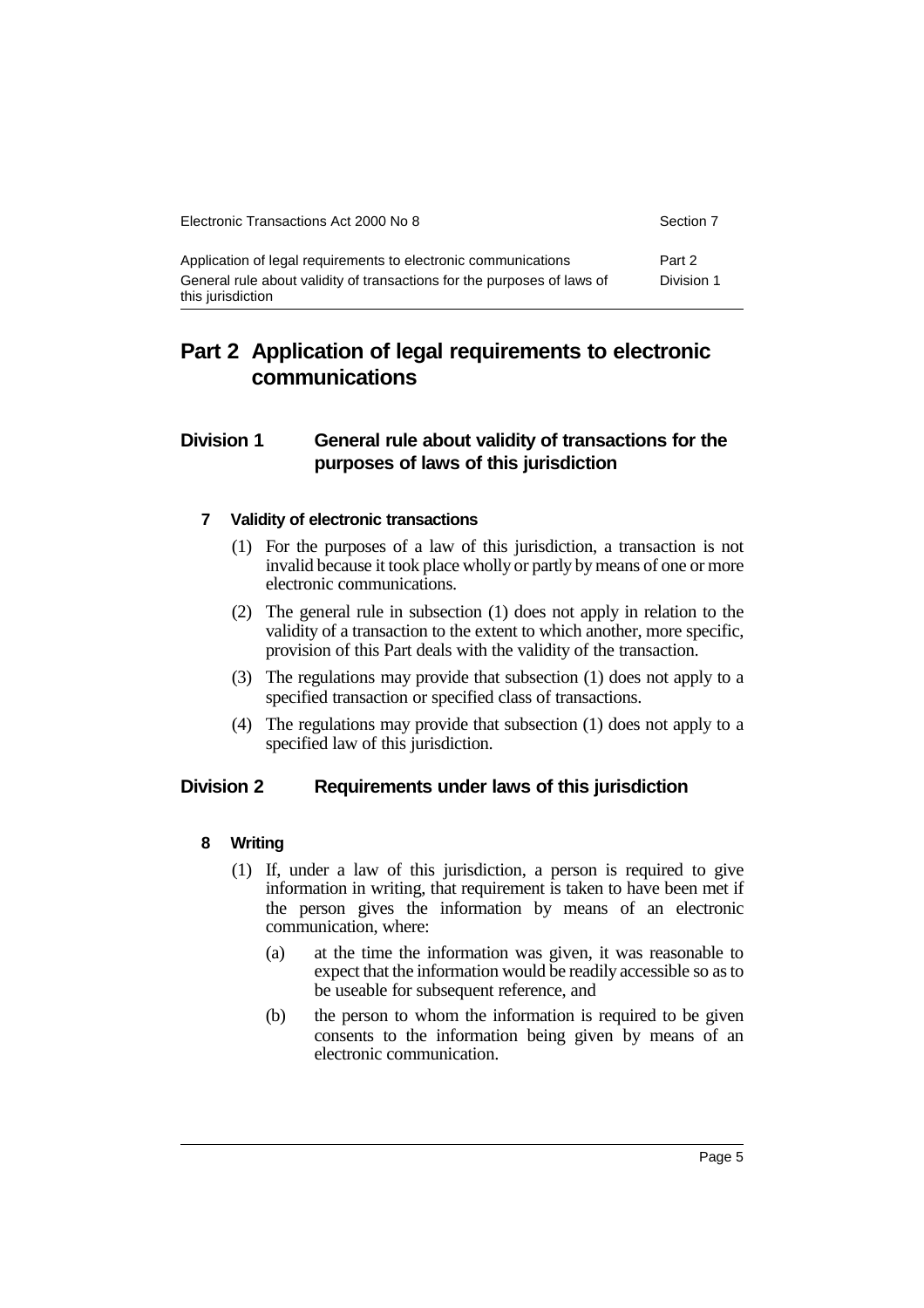| Section 8  | Electronic Transactions Act 2000 No 8                          |
|------------|----------------------------------------------------------------|
| Part 2     | Application of legal requirements to electronic communications |
| Division 2 | Requirements under laws of this jurisdiction                   |

- (2) If, under a law of this jurisdiction, a person is permitted to give information in writing, the person may give the information by means of an electronic communication, where:
	- (a) at the time the information was given, it was reasonable to expect that the information would be readily accessible so as to be useable for subsequent reference, and
	- (b) the person to whom the information is permitted to be given consents to the information being given by means of an electronic communication.
- (3) This section does not affect the operation of any other law of this jurisdiction that makes provision for or in relation to requiring or permitting information to be given, in accordance with particular information technology requirements:
	- (a) on a particular kind of data storage device, or
	- (b) by means of a particular kind of electronic communication.
- (4) This section applies to a requirement or permission to give information, whether the expression *give*, *send* or *serve*, or any other expression, is used.
- (5) For the purposes of this section, *giving information* includes, but is not limited to, the following:
	- (a) making an application,
	- (b) making or lodging a claim,
	- (c) giving, sending or serving a notification,
	- (d) lodging a return,
	- (e) making a request,
	- (f) making a declaration,
	- (g) lodging or issuing a certificate,
	- (h) making, varying or cancelling an election,
	- (i) lodging an objection,
	- (j) giving a statement of reasons.

**Note.** Section 12 sets out exemptions from this section.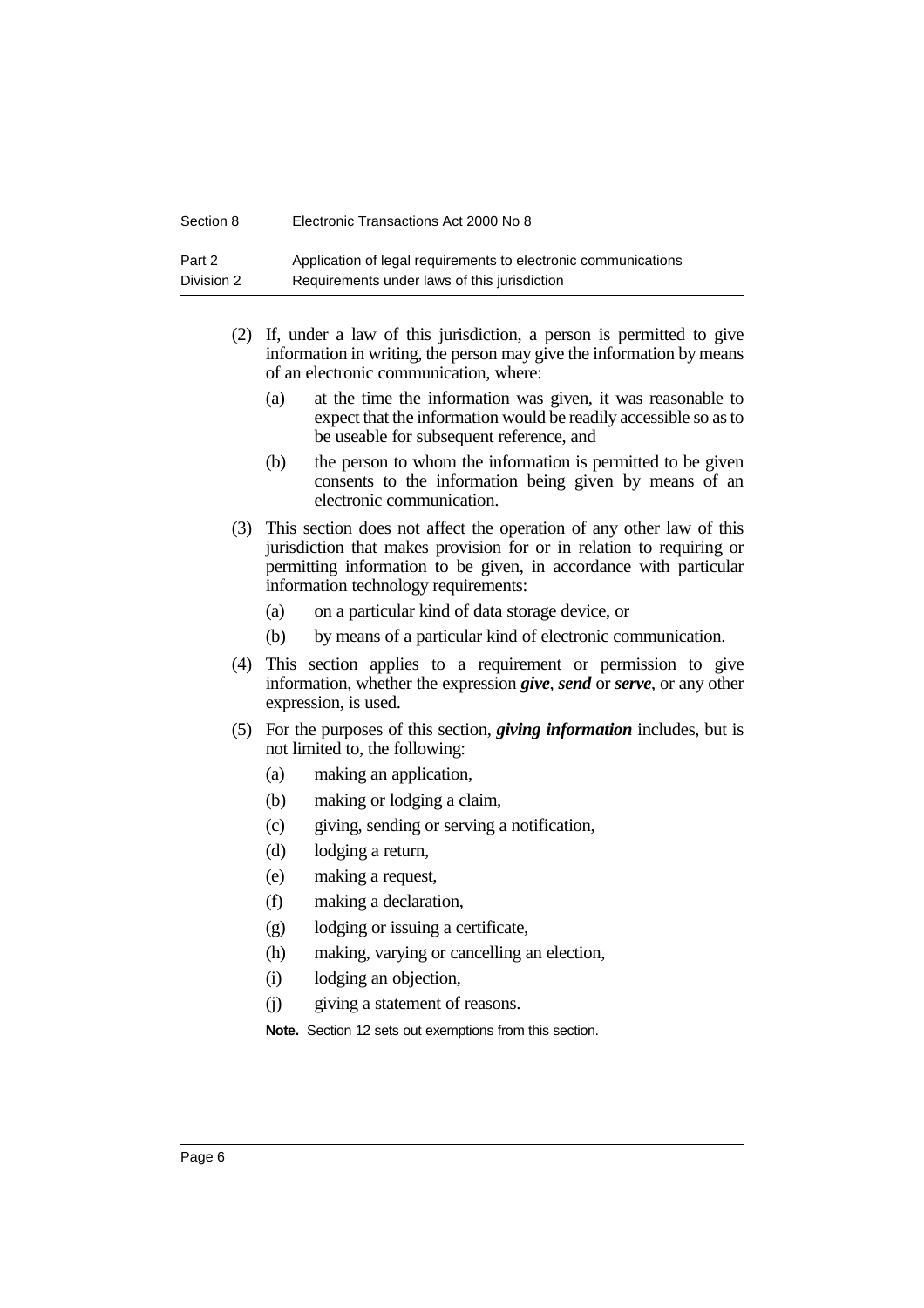| Electronic Transactions Act 2000 No 8                          | Section 9  |
|----------------------------------------------------------------|------------|
| Application of legal requirements to electronic communications | Part 2     |
| Requirements under laws of this jurisdiction                   | Division 2 |

## **9 Signatures**

- (1) If, under a law of this jurisdiction, the signature of a person is required, that requirement is taken to have been met in relation to an electronic communication if:
	- (a) a method is used to identify the person and to indicate the person's approval of the information communicated, and
	- (b) having regard to all the relevant circumstances at the time the method was used, the method was as reliable as was appropriate for the purposes for which the information was communicated, and
	- (c) the person to whom the signature is required to be given consents to that requirement being met by way of the use of the method mentioned in paragraph (a).
- (2) This section does not affect the operation of any other law of this jurisdiction that makes provision for or in relation to requiring:
	- (a) an electronic communication to contain an electronic signature (however described), or
	- (b) an electronic communication to contain a unique identification in an electronic form, or
	- (c) a particular method to be used in relation to an electronic communication to identify the originator of the communication and to indicate the originator's approval of the information communicated.

**Note.** Section 12 sets out exemptions from this section.

#### **10 Production of document**

- (1) If, under a law of this jurisdiction, a person is required to produce a document that is in the form of paper, an article or other material, that requirement is taken to have been met if the person produces, by means of an electronic communication, an electronic form of the document, where:
	- (a) having regard to all the relevant circumstances at the time the communication was sent, the method of generating the electronic form of the document provided a reliable means of assuring the maintenance of the integrity of the information contained in the document, and
	- (b) at the time the communication was sent, it was reasonable to expect that the information contained in the electronic form of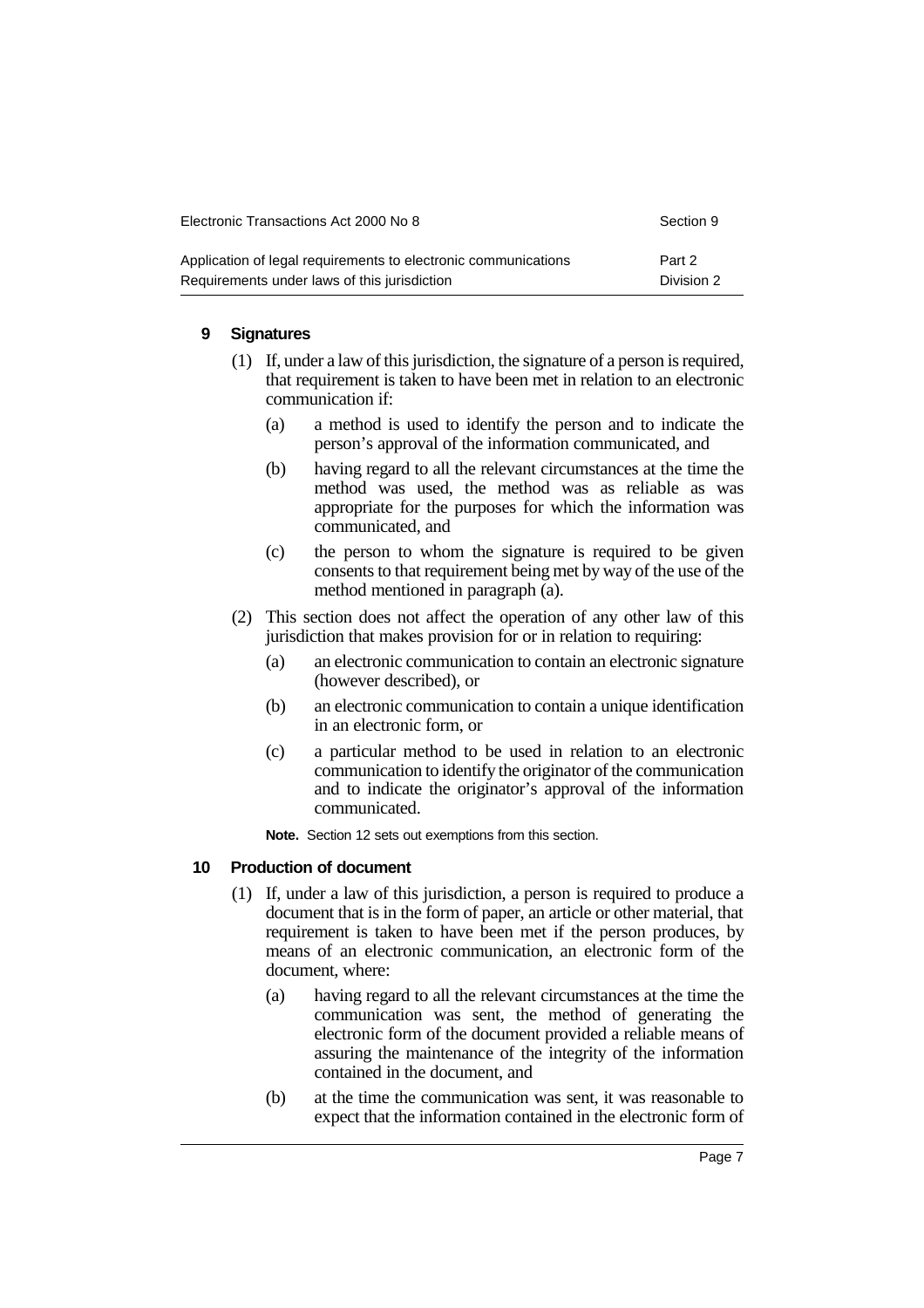| Section 10 | Electronic Transactions Act 2000 No 8                          |
|------------|----------------------------------------------------------------|
| Part 2     | Application of legal requirements to electronic communications |
| Division 2 | Requirements under laws of this jurisdiction                   |

the document would be readily accessible so as to be useable for subsequent reference, and

- (c) the person to whom the document is required to be produced consents to the production, by means of an electronic communication, of an electronic form of the document.
- (2) If, under a law of this jurisdiction, a person is permitted to produce a document that is in the form of paper, an article or other material, then, instead of producing the document in that form, the person may produce, by means of an electronic communication, an electronic form of the document, where:
	- (a) having regard to all the relevant circumstances at the time the communication was sent, the method of generating the electronic form of the document provided a reliable means of assuring the maintenance of the integrity of the information contained in the document, and
	- (b) at the time the communication was sent, it was reasonable to expect that the information contained in the electronic form of the document would be readily accessible so as to be useable for subsequent reference, and
	- (c) the person to whom the document is permitted to be produced consents to the production, by means of an electronic communication, of an electronic form of the document.
- (3) For the purposes of this section, the integrity of information contained in a document is maintained if, and only if, the information has remained complete and unaltered, apart from:
	- (a) the addition of any endorsement, or
	- (b) any immaterial change,

which arises in the normal course of communication, storage or display.

- (4) This section does not affect the operation of any other law of this jurisdiction that makes provision for or in relation to requiring or permitting electronic forms of documents to be produced, in accordance with particular information technology requirements:
	- (a) on a particular kind of data storage device, or
	- (b) by means of a particular kind of electronic communication.

**Note.** Section 12 sets out exemptions from this section.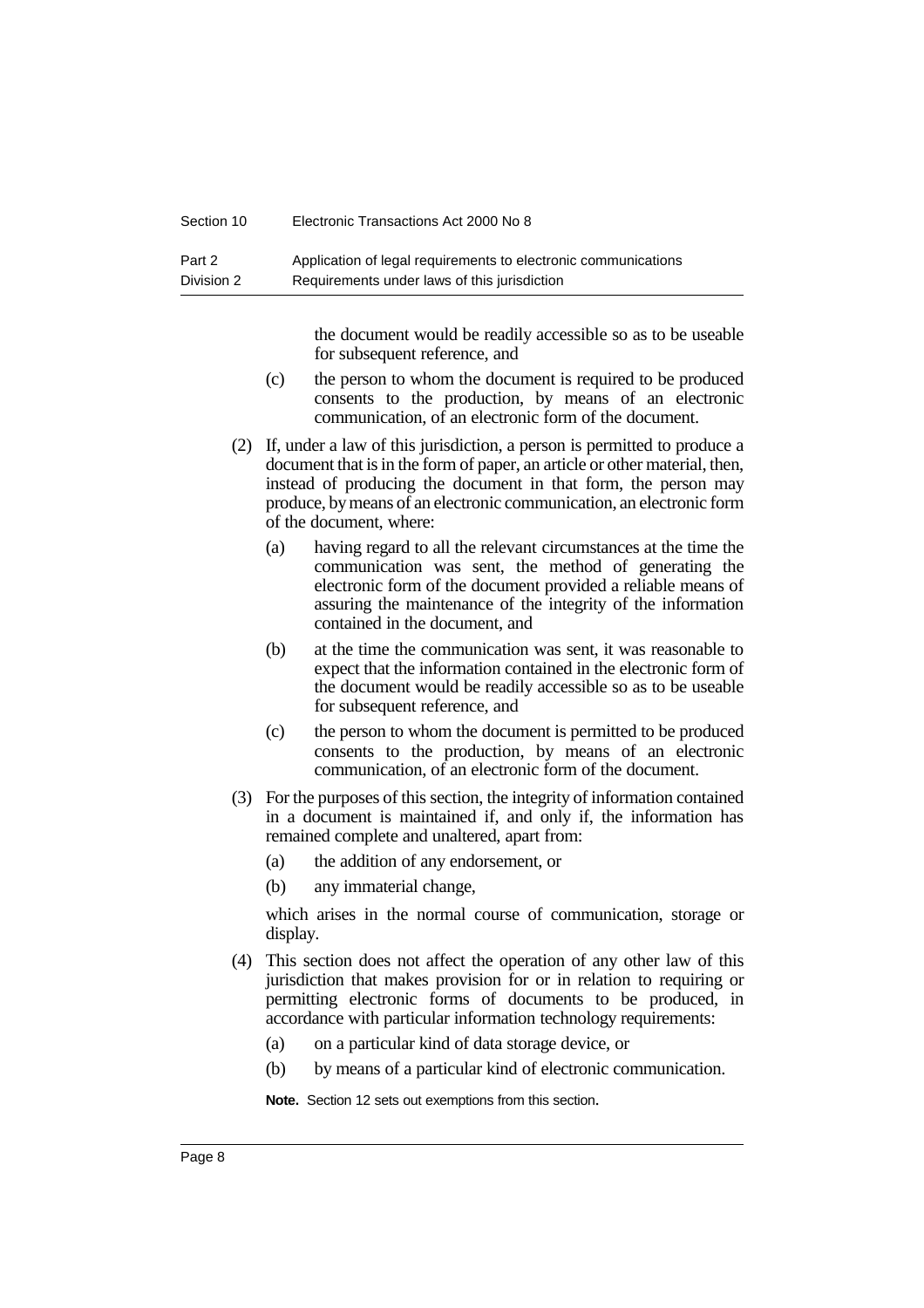| Electronic Transactions Act 2000 No 8                          | Section 11 |
|----------------------------------------------------------------|------------|
| Application of legal requirements to electronic communications | Part 2     |
| Requirements under laws of this jurisdiction                   | Division 2 |

#### **11 Retention of information and documents**

- (1) If, under a law of this jurisdiction, a person is required to record information in writing, that requirement is taken to have been met if the person records the information in electronic form, where:
	- (a) at the time of the recording of the information, it was reasonable to expect that the information would be readily accessible so as to be useable for subsequent reference, and
	- (b) if the regulations require that the information be recorded on a particular kind of data storage device—that requirement has been met.
- (2) If, under a law of this jurisdiction, a person is required to retain, for a particular period, a document that is in the form of paper, an article or other material, that requirement is taken to have been met if the person retains, or causes another person to retain, an electronic form of the document throughout that period, where:
	- (a) having regard to all the relevant circumstances at the time of the generation of the electronic form of the document, the method of generating the electronic form of the document provided a reliable means of assuring the maintenance of the integrity of the information contained in the document, and
	- (b) at the time of the generation of the electronic form of the document, it was reasonable to expect that the information contained in the electronic form of the document would be readily accessible so as to be useable for subsequent reference, and
	- (c) if the regulations require that the electronic form of the document be retained on a particular kind of data storage device—that requirement has been met throughout that period.
- (3) For the purposes of subsection (2), the integrity of information contained in a document is maintained if, and only if, the information has remained complete and unaltered, apart from:
	- (a) the addition of any endorsement, or
	- (b) any immaterial change,

which arises in the normal course of communication, storage or display.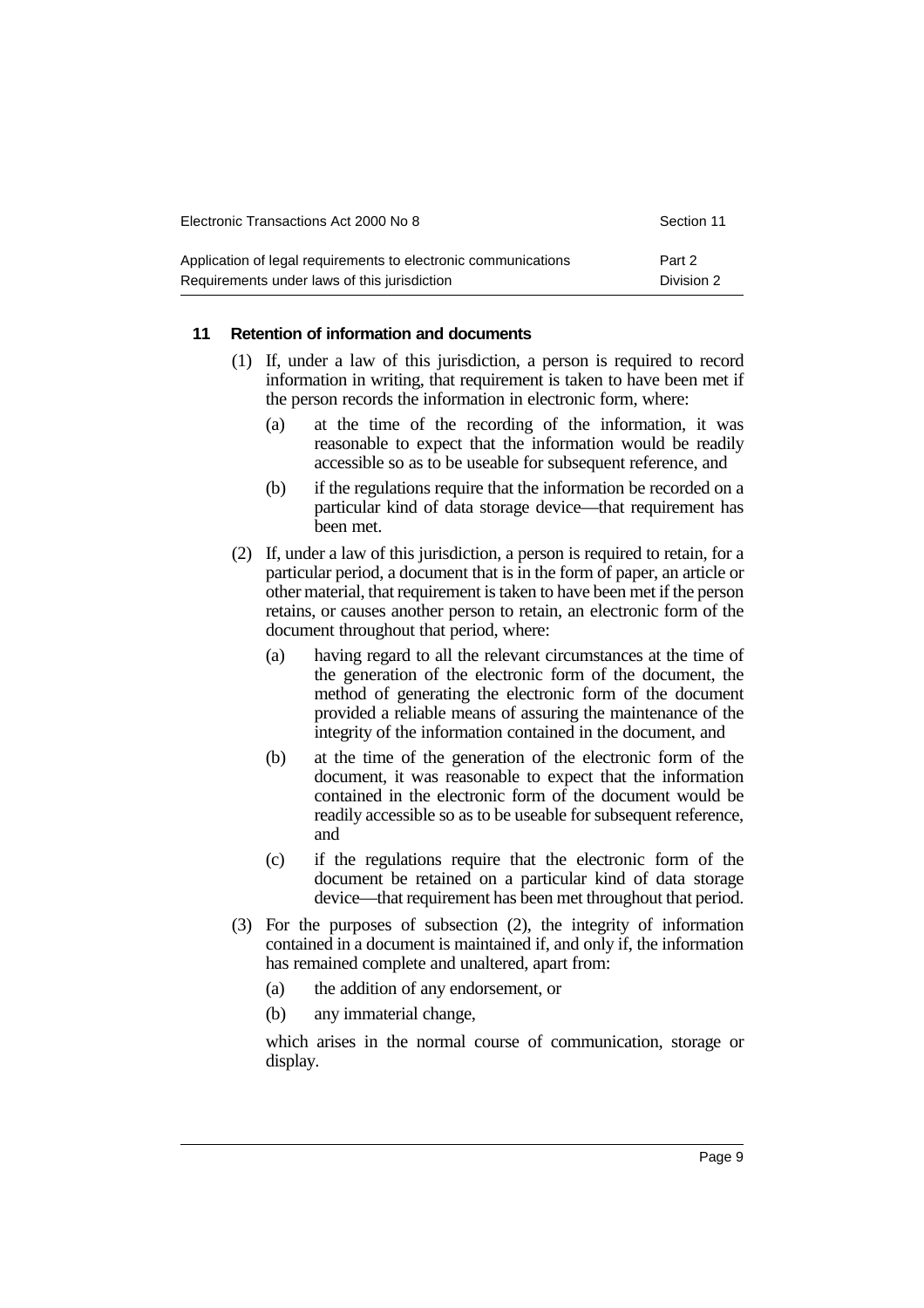| Section 11 | Electronic Transactions Act 2000 No 8                          |
|------------|----------------------------------------------------------------|
| Part 2     | Application of legal requirements to electronic communications |
| Division 2 | Requirements under laws of this jurisdiction                   |

- (4) If, under a law of this jurisdiction, a person (the *first person*) is required to retain, for a particular period, information that was the subject of an electronic communication, that requirement is taken to have been met if the first person retains, or causes another person to retain, in electronic form, the information throughout that period, where:
	- (a) at the time of commencement of the retention of the information, it was reasonable to expect that the information would be readily accessible so as to be useable for subsequent reference, and
	- (b) having regard to all the relevant circumstances at the time of commencement of the retention of the information, the method of retaining the information in electronic form provided a reliable means of assuring the maintenance of the integrity of the information contained in the electronic communication, and
	- (c) throughout that period, the first person also retains, or causes the other person to retain, in electronic form, such additional information obtained by the first person as is sufficient to enable the identification of the following:
		- (i) the origin of the electronic communication,
		- (ii) the destination of the electronic communication,
		- (iii) the time when the electronic communication was sent,
		- (iv) the time when the electronic communication was received, and
	- (d) at the time of commencement of the retention of the additional information covered by paragraph (c), it was reasonable to expect that the additional information would be readily accessible so as to be useable for subsequent reference, and
	- (e) if the regulations require that the information be retained on a particular kind of data storage device—that requirement has been met throughout that period.
- (5) For the purposes of subsection (4), the integrity of information that was the subject of an electronic communication is maintained if, and only if, the information has remained complete and unaltered, apart from:
	- (a) the addition of any endorsement, or
	- (b) any immaterial change,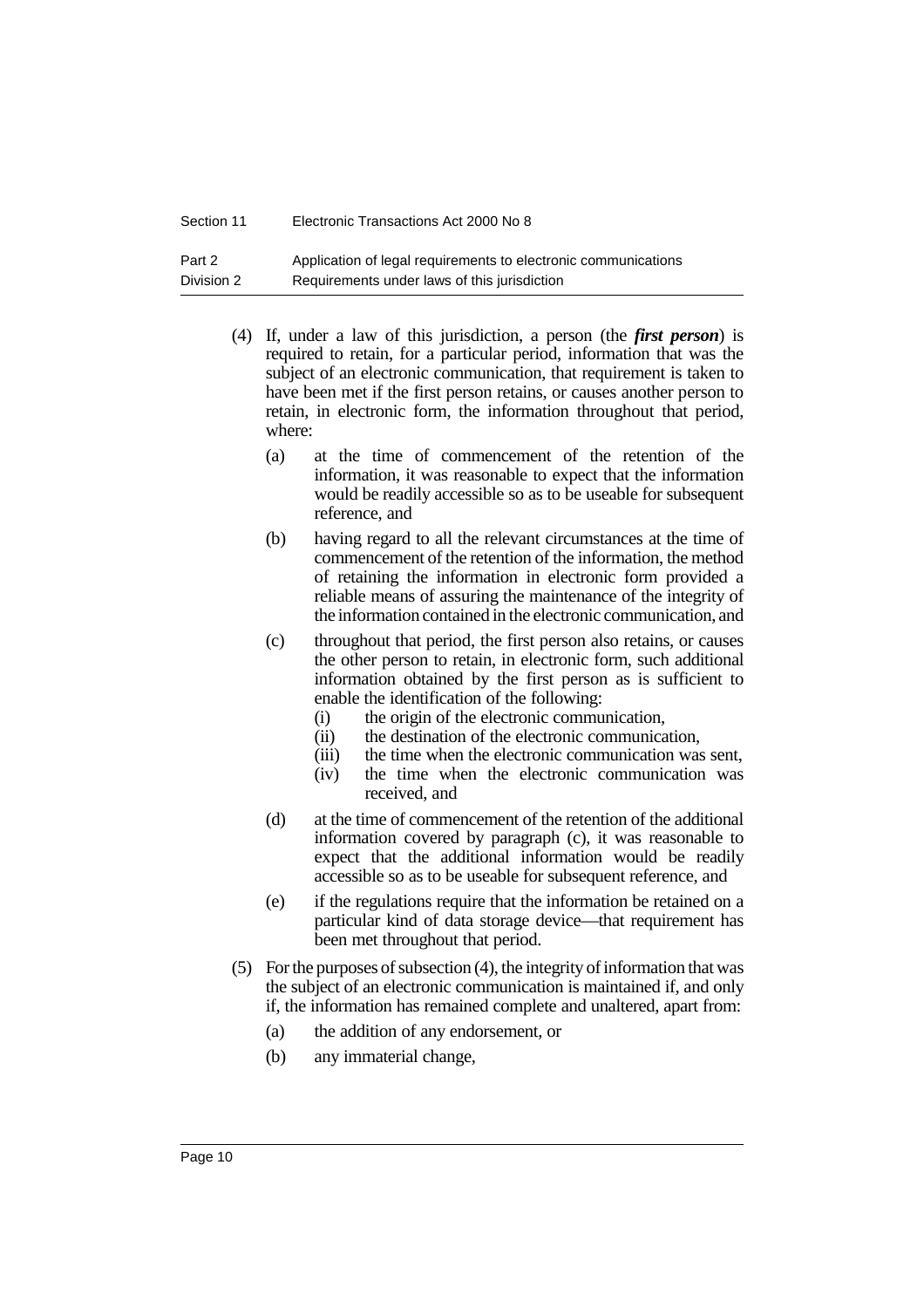| Electronic Transactions Act 2000 No 8                          | Section 11 |
|----------------------------------------------------------------|------------|
| Application of legal requirements to electronic communications | Part 2     |
| Requirements under laws of this jurisdiction                   | Division 2 |

which arises in the normal course of communication, storage or display.

**Note.** Section 12 sets out exemptions from this section.

#### **12 Exemptions from this Division**

- (1) The regulations may provide that this Division, or a specified provision of this Division, does not apply to a specified requirement or specified class of requirements.
- (2) The regulations may provide that this Division, or a specified provision of this Division, does not apply to a specified permission or specified class of permissions.
- (3) The regulations may provide that this Division, or a specified provision of this Division, does not apply to a specified law of this jurisdiction.

## **Division 3 Other provisions relating to laws of this jurisdiction**

#### **13 Time and place of dispatch and receipt of electronic communications**

- (1) For the purposes of a law of this jurisdiction, if an electronic communication enters a single information system outside the control of the originator, then, unless otherwise agreed between the originator and the addressee of the electronic communication, the dispatch of the electronic communication occurs when it enters that information system.
- (2) For the purposes of a law of this jurisdiction, if an electronic communication enters successively 2 or more information systems outside the control of the originator, then, unless otherwise agreed between the originator and the addressee of the electronic communication, the dispatch of the electronic communication occurs when it enters the first of those information systems.
- (3) For the purposes of a law of this jurisdiction, if the addressee of an electronic communication has designated an information system for the purpose of receiving electronic communications, then, unless otherwise agreed between the originator and the addressee of the electronic communication, the time of receipt of the electronic communication is the time when the electronic communication enters that information system.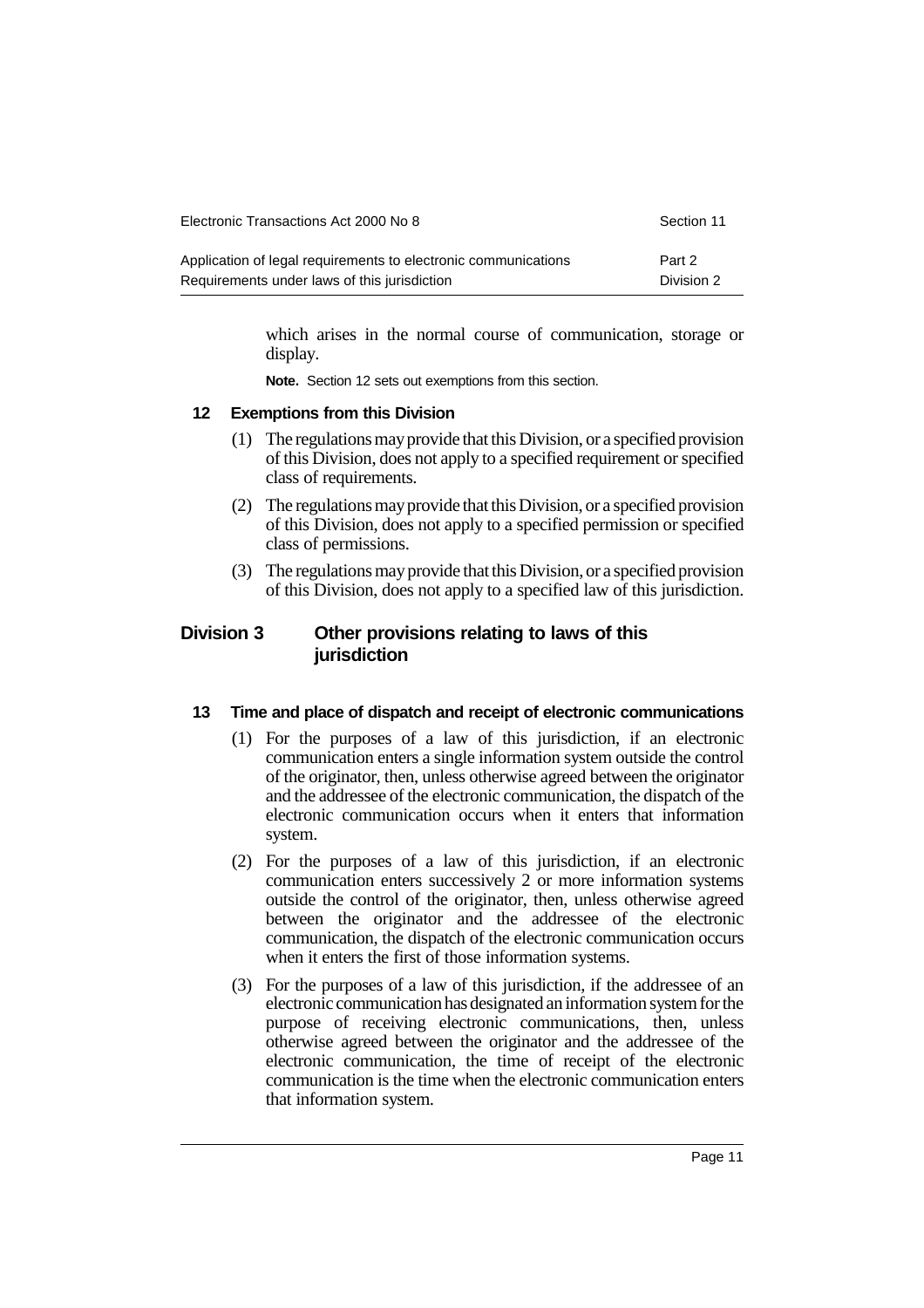| Section 13 | Electronic Transactions Act 2000 No 8                          |
|------------|----------------------------------------------------------------|
| Part 2     | Application of legal requirements to electronic communications |
| Division 3 | Other provisions relating to laws of this jurisdiction         |

- (4) For the purposes of a law of this jurisdiction, if the addressee of an electronic communication has not designated an information system for the purpose of receiving electronic communications, then, unless otherwise agreed between the originator and the addressee of the electronic communication, the time of receipt of the electronic communication is the time when the electronic communication comes to the attention of the addressee.
- (5) For the purposes of a law of this jurisdiction, unless otherwise agreed between the originator and the addressee of an electronic communication:
	- (a) the electronic communication is taken to have been dispatched from the originator's place of business, and
	- (b) the electronic communication is taken to have been received at the addressee's place of business.
- (6) For the purposes of the application of subsection (5) to an electronic communication:
	- (a) if the originator or addressee has more than one place of business, and one of those places has a closer relationship to the underlying transaction—it is to be assumed that that place of business is the originator's or addressee's only place of business, and
	- (b) if the originator or addressee has more than one place of business, but paragraph (a) does not apply—it is to be assumed that the originator's or addressee's principal place of business is the originator's or addressee's only place of business, and
	- (c) if the originator or addressee does not have a place of business—it is to be assumed that the originator's or addressee's place of business is the place where the originator or addressee ordinarily resides.
- (7) The regulations may provide that this section does not apply to a specified electronic communication or specified class of electronic communications.
- (8) The regulations may provide that this section does not apply to a specified law of this jurisdiction.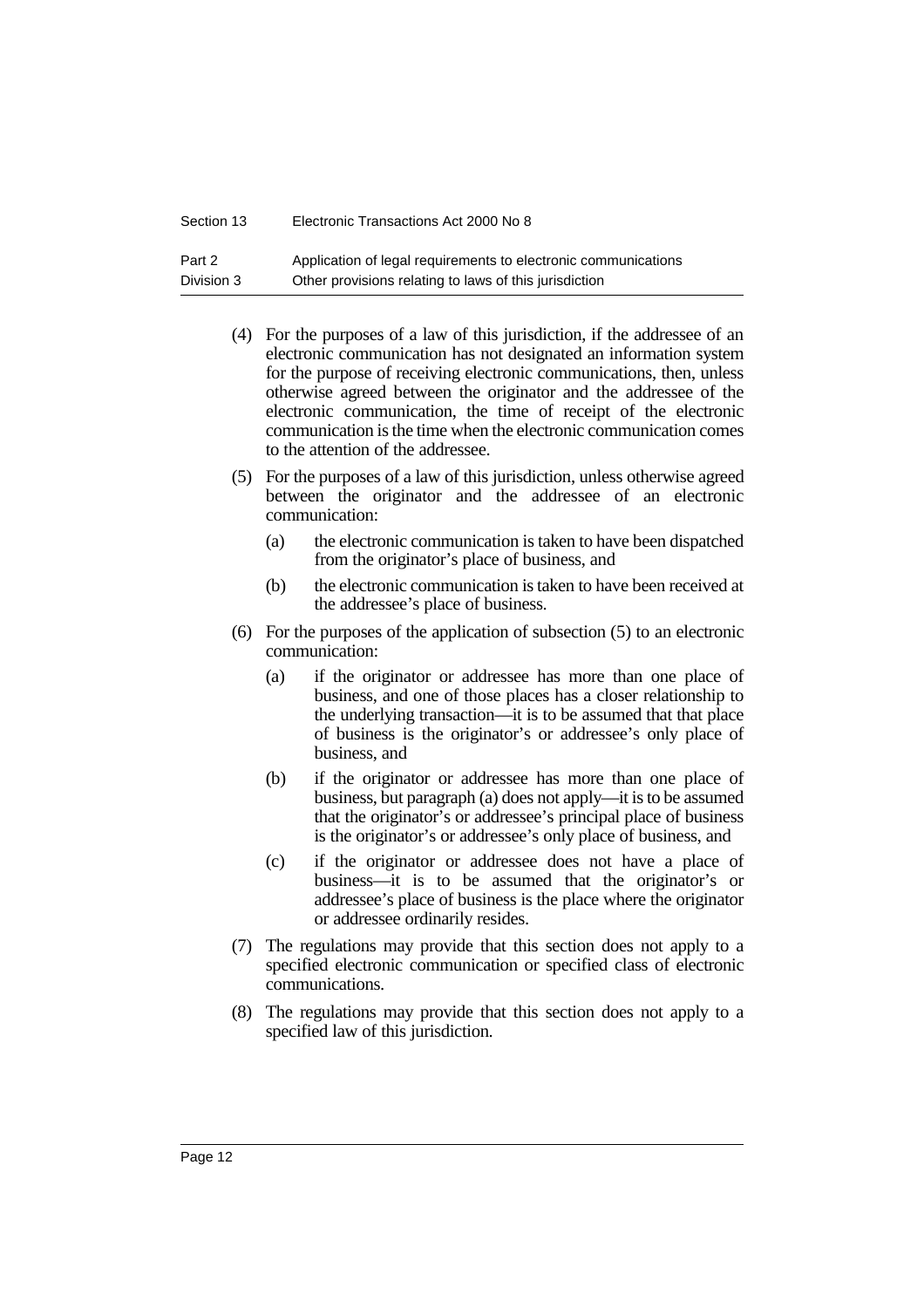| Electronic Transactions Act 2000 No 8                          | Section 14 |
|----------------------------------------------------------------|------------|
| Application of legal requirements to electronic communications | Part 2     |
| Requirements under laws of this jurisdiction                   | Division 2 |

### **14 Attribution of electronic communications**

- (1) For the purposes of a law of this jurisdiction, unless otherwise agreed between the purported originator and the addressee of an electronic communication, the purported originator of the electronic communication is bound by that communication only if the communication was sent by the purported originator or with the authority of the purported originator.
- (2) Subsection (1) does not affect the operation of a law of this jurisdiction that makes provision for:
	- (a) conduct engaged in by a person within the scope of the person's actual or apparent authority to be attributed to another person, or
	- (b) a person to be bound by conduct engaged in by another person within the scope of the other person's actual or apparent authority.
- (3) The regulations may provide that this section does not apply to a specified electronic communication or specified class of electronic communications.
- (4) The regulations may provide that this section does not apply to a specified law of this jurisdiction.